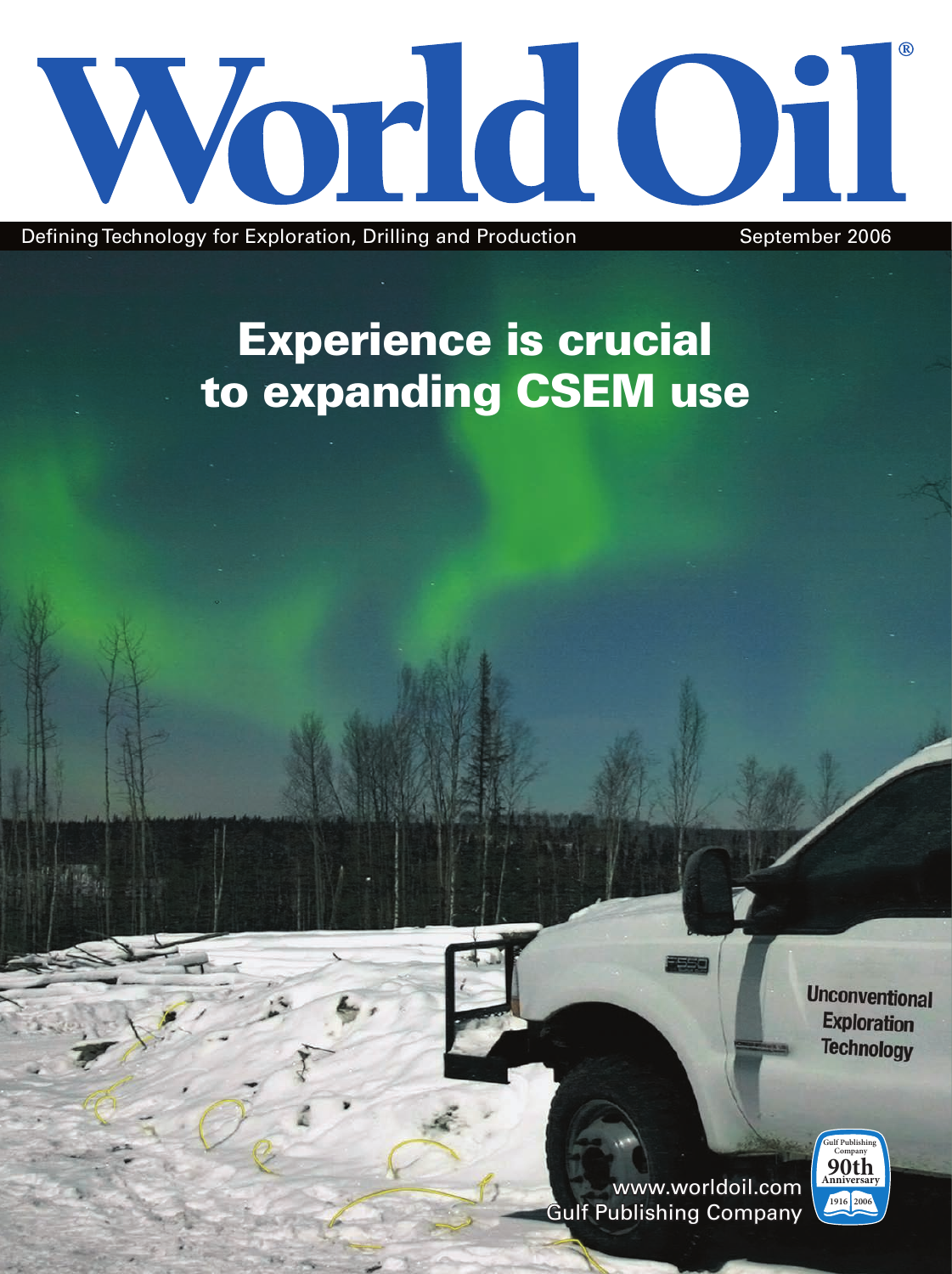EXPLORATION TECHNOLOGY

Special Focus

# Experience is crucial to expanding CSEM use

# **This new exploration technology should not stand alone, but when used with the rest of the explorationist's toolkit, CSEM looks very promising.**

**Dirk Smit** and **Paul R. Wood,** Shell International Exploration and Production

It's been more than 30 years since the idea of using resistivity measurements for large-scale ocean reconnaissance in exploration was first proposed in academia. In shallow water, electromagnetic energy reaching the sea surface is transmitted through the air and subsequently back through the water, swamping most of the readings coming from the geological targets, so, making sea bed resistivity measurements a commercial business would have to wait until deepwater exploration became commonplace. Obviously, both of these events have now occurred.

Since 2002, over 200 sea bed electromagnetic surveys have been conducted worldwide. Data from only a few of them have been released. Companies that were not part of the original development may have seen only modest proof of the efficacy of the technology. In addition to illustrating the technique, this article presents three examples of Shell's Sea Bed Logging (SBL) experiences.

## **BACKGROUND**

By the late 1990s, a group of scientists, spurred by independent investigations by Statoil and ExxonMobil, but along similar lines, were seriously considering the commercial utility of sea bed logging. Steven Constable of Scripps Institute is probably the one most responsible for bringing geo-elec-

tromagnetic methods into oilfield use, although many others played key roles as well, among them Lucy MacGregor and Martin Sinha from Southampton (now with OHM), and Terje Eidesmo and Svein Ellingsrud from Statoil Research.

In 1999, Statoil and the Norwegian Geotechnical Institute were working on their Controlled Source ElectroMangnetics (CSEM) system, often called Sea Bed Logging (SBL). When Constable was asked for a peer review of SBL by Statoil, he gave it his blessing as a possible direct hydrocarbon indicator tool. In November 2000, collaboration between Scripps Institution of Oceanography, Southampton Oceanography Centre, the Norwegian Geotechnical Institute and Statoil resulted in the first CSEM survey to see if the method could directly detect hydrocarbons in deep water over a known oil field offshore Angola, West Africa. After that success, Ormen Lange gas field offshore Norway was surveyed. A year later, the technology was used to for Shell, Enterprise and Statoil in a pre-lease fashion for an upcoming Norwegian round.

Those surveys were acquired in deep water to minimize the unwanted signal from the air-water interface, Fig. 1. An important survey took place in over the giant Troll gas field offshore Norway, acquired in relatively shallow water (330 m). That survey, which has been published many times, demonstrated a clear anomaly associated with the reservoir, as well as opened the door for surveys in shallower water.

Statoil established a company called emgs in February 2002 (which was eventually sold to Warburg Pincus in 2004, an investment group). Shell has been partnering with Statoil since 2001 to further the development in CSEM. Shell contracted emgs to acquire over 40 surveys worldwide in 2004 and 2005.

## **OPERATING PRINCIPLE**

SBL uses a Horizontal Electrical Dipole (HED), which is towed a little above  $(-30 \text{ m})$  the seafloor by an acquisition vessel. The towfish emits a low-frequency ElectroMagnetic (EM) signal that couples with the surrounding water and then into



**Fig. 1.** The EM source is towed along receiver line 10 km before and after first/last seafloor receiver, giving long offsets. Signal travels along resistive layer.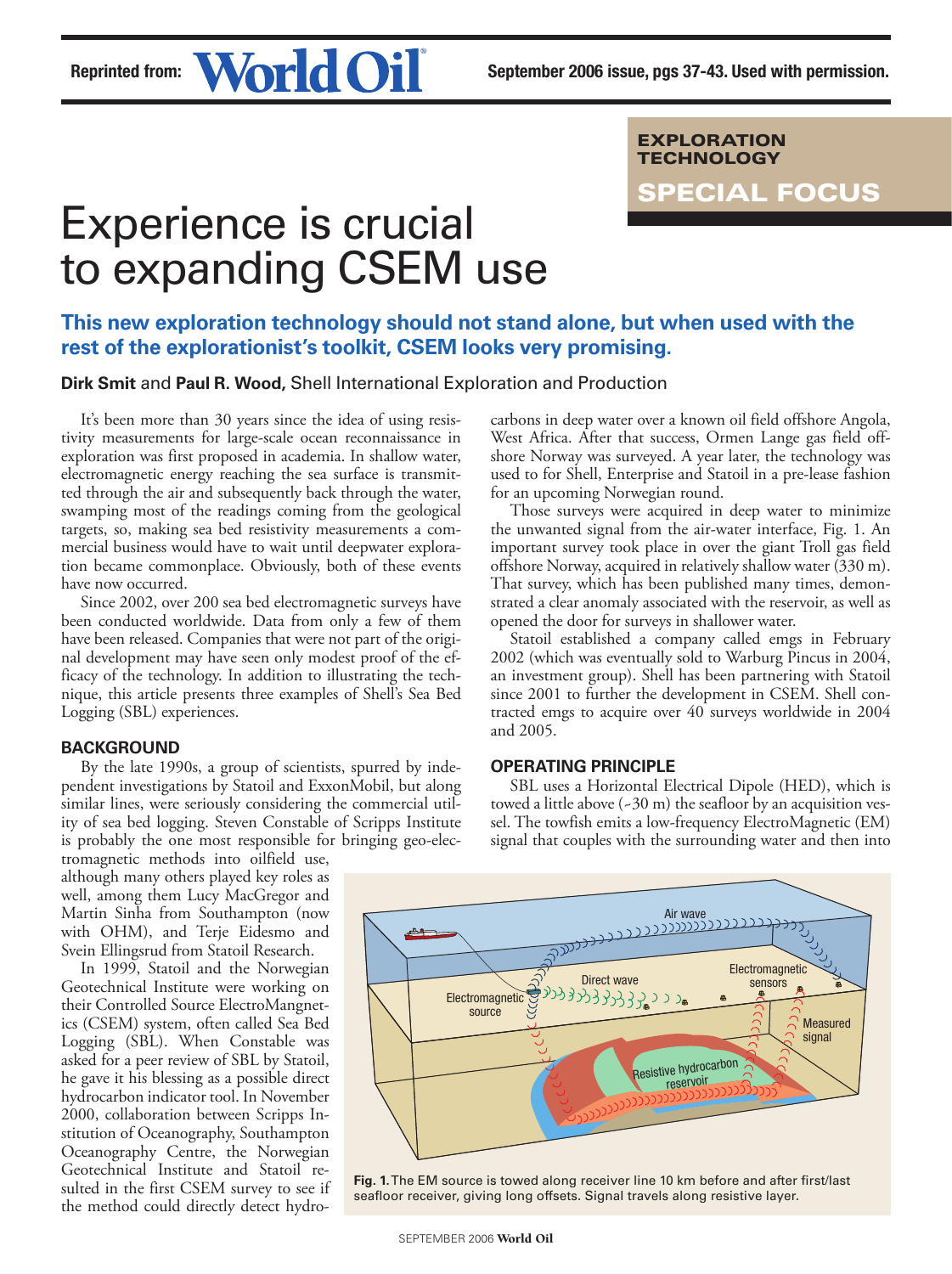# SPECIAL FOCUS EXPLORATION TECHNOLOGY

the underlying seabed and downwards. Some of the signal also goes upward. This "air signal" starts to interfere with the geological signal as the water depth decreases and, if present, must be removed during processing. It is an area of ongoing research and currently limits the SBL technique to a minimum of about 200 m water depth.

Since the upper sediments are effectively partial conductors, the penetration of EM fields is limited by the so-called skindepth, particularly with high-frequency fields. In practice, this means that a low-frequency EM signal must be generated, typically between  $0.25-10$  Hz,<sup>1</sup> to allow penetration to  $2,500-3,000$ m into the subsurface. At low frequencies, the EM field diffuses, leading to strong dispersion. An anomalous resistor will distort the dispersion. Energy is constantly returned back to the seafloor and is detected by dipole receivers placed on the seafloor.

Both the amplitude and the phase of the received signal depend on the resistivity structure beneath the seabed.<sup>1</sup>

The sail line starts at about 10 km before the first receiver and ends about 10 km after the last receiver.<sup>2</sup> This ensures that all receivers have active source data with source-receiver offsets of 10 km.

When the source-receiver distance is larger than the reservoir depth, energy from the resistive layer will dominate the directly transmitted energy. Detecting this anomalous dispersion energy is the basis of SBL, Fig. 1.

Archie's law indicates that the method is more sensitive to high-saturation hydrocarbon-pore fill. Hydrocarbonfilled reservoirs will typically have one to two orders of magnitude higher resistivity than a water-filled reservoir. It will also have a resistivity that is one to two orders of magnitude higher than the surrounding shale or mudrock.<sup>2</sup> This, together with the low-frequency signal, means that only relatively large accumulations of high-saturation are detectable, which is a considerable benefit.

With such low-frequency sources, the 3D interpretation of the data is complex. Different responses may be recorded from reservoirs at different depths, and with different parameters, such as thickness or hydrocarbon saturation. Bodies such as salt or volcanic sills may also give anomalous readings. Since SBL gives a single answer across a

large section of the subsurface, the answer must be constrained to narrow the number of possible subsurface conditions that could produce the response. Such constraint can come from seismic data, potential fields data, basin analysis, well data, pore fluid saturation and good geologic sense. Thus, SBL requires robust and advanced 3D forward modeling.

Careful forward modeling using structural information from seismic and other data may increase the spatial resolution of the interpretation, so that stacked pay can be delineated. These models and the processes that build them are essential to furthering the SBL technique.

#### **SBL COSTS**

Seafloor receivers are deployed from a survey vessel, similar in size to a modest seismic vessel, Fig. 2. The receivers are recovered by sending an acoustic signal through the water column that causes them to become buoyant. They are then retrieved at the surface, and the data are subsequently downloaded. On rare occasions, a receiver is lost. As in seismic, costs are heavily dependent on vessel mobilization and demobilization times. The surveys themselves can be conducted quickly, so covering an exploration prospect may only cost a few hundred thousand dollars compared to several million for a seismic survey.

### **EXAMPLES**

Over 40 surveys were acquired by Shell, including surveys



**Fig. 2.** Deploying source and receivers. Red flag aids in retrieval, (as do GPS and radio systems) when receiver surfaces. Photos courtesy of emgs.

offshore Norway, West Africa, the Mediterranean and in the Far East, in northwest Borneo. Data were also purchased from an existing survey in Brazil. In each case, a campaign comprising several surveys was executed. The global campaign had two goals:

1) Confirm the technology in clear cases of large, relatively shallow hydrocarbon accumulations; and, more importantly

 2) Interpret the data in more difficult settings, in conjunction with other data, such as seismic attributes, where advanced processing would be required.

In addition, all campaigns acquired data over exploration prospects not yet drilled.

**West Africa.** In processing an EM survey offshore West Africa, seismic was used to guide the building of three reservoir models. The three models (Fig. 3) were:

• Model 1 (blue curve) expected shallow and deep reservoirs, and was modeled as hydrocarbon saturated and therefore resistive.

• Model 2 (orange curve) assumed only deep reservoirs filled with saturated hydrocarbons.

• Model 3 (grey curve) assumed an intermediate route, omitting a shallow gas anomaly.

The actual measured EM response (green curve) matches Model 2 best,

indicating that only the deep reservoirs contain commercial hydrocarbons. A subsequent exploration well verified this result. This implies that shallow seismic amplitude anomalies are caused either by residual hydrocarbons or stratigraphic changes.

**Brazil.** In a block that would become available in a forthcoming license round, Shell identified a potentially large number of undrilled exploration prospects. A seismic amplitude extraction indicated an anomaly, interpreted as an elongated channel with a combination structural/stratigraphic trap, Fig. 4a.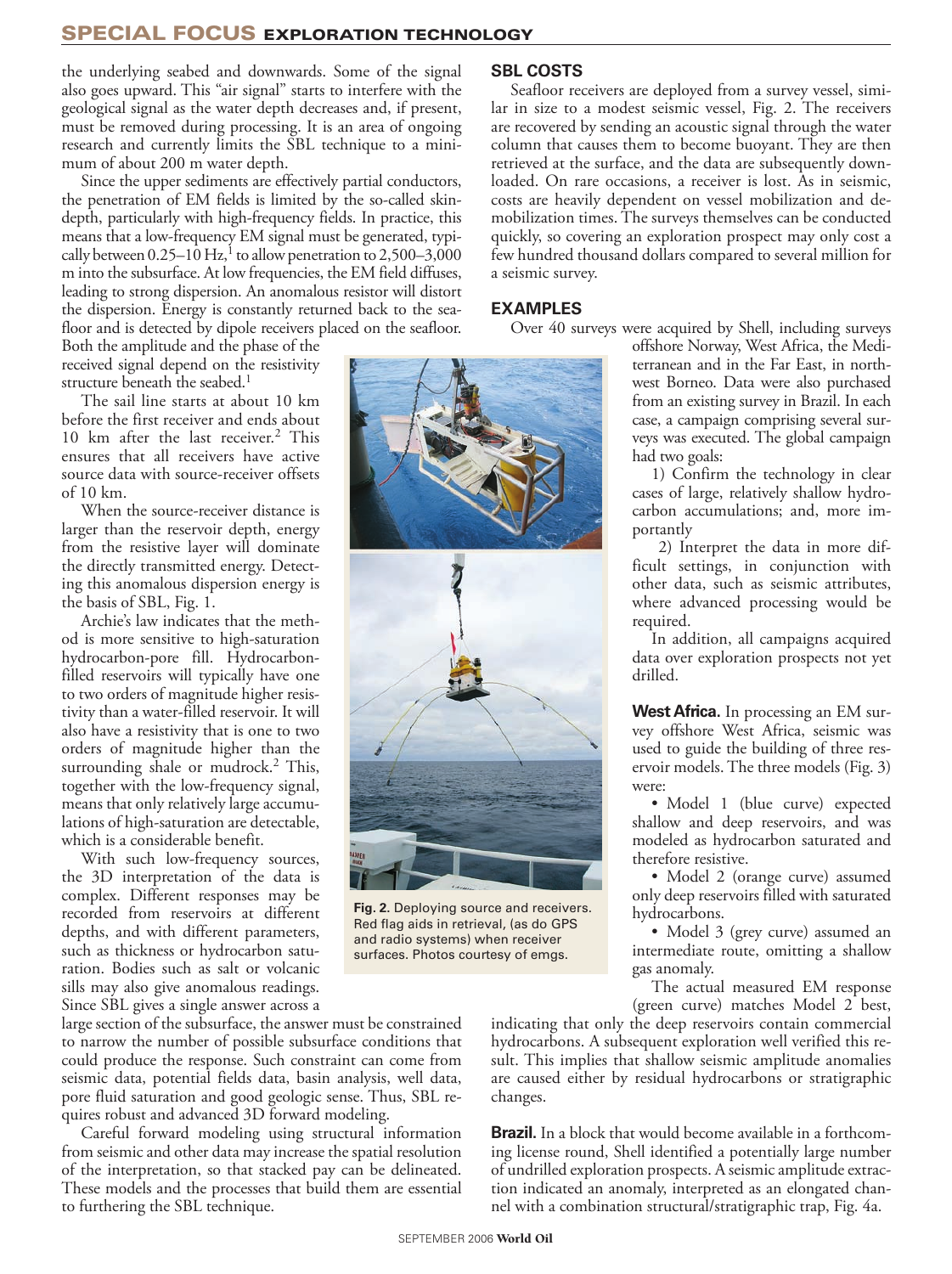# SPECIAL FOCuS



scheme, red line) and 3 (intermediate, grey line), and actual EM response (green curve).

Detailed seismic amplitude studies had given inconclusive results in terms of pore fluid. An SBL survey was acquired over the prospect, but this survey did not show any anomalies. This evidence, when combined with further charge-evaluation studies, led the company not to pursue this prospect, which would have involved considerable license and drilling costs. While it's easy to have a successful "don't drill" prediction, it was the glaring lack of any SBL anomalies that tipped the decision balance in favor of not drilling.

**S. E. Asia.** Shell acquired several SBL lines as well as seismic over a thrust belt play in South East Asia. The main exploration uncertainty is seal integrity. Often, structures have overlying gas clouds or shallow gas layers in the overburden that reduce the seismic image quality in the crest of the structure. Seismic data quality improves down-flank, and possible direct hydrocarbon indicators, like flat spots, may sometimes be observed. However, such flat spots may be palaeo oil-water or gas-water contacts. An example, Fig. 5a, shows the first exploration well, targeting a flat spot, found only residual hydrocarbons, indicating that the flat spot could be a palaeo-contact.

The seismic section was gas obscured in the crestal area, but a later SBL survey showed an anomaly over the entire crest. Careful processing and depth imaging of the SBL data, after Mittet, et al.2, showed that the potential high-saturation hydrocarbons were indicated by the SBL data just up dip of the original well.

A second well was drilled on the crest, which encountered commercial hydrocarbons, Fig. 5b. This well might not have been drilled if there had not been independent, complementary information from SBL data that changed the uncertainty about charge retention of this trap.



**Fig. 4.** Seismic attribute extraction (a), SBL survey coverage (b), and SBL response of the survey yellow line on map (c).

## **FUTURE DEVELOPMENT**

All of these examples show how physically different measurements can lead to a significant reduction in uncertainty. A robust data set is emerging that is being integrated in Shell's subsurface uncertainty assessment and scenario ranking for deepwater exploration opportunities.

The technology holds great potential, although 3D data processing of SBL data is still primitive compared to seismic. We stress, however, that the technology is not a "silver-bullet," but its optimal impact comes through careful integration with complementary data that measure different physical parameters. This is a complex task. It requires sophisticated physical modeling of the various EM effects that are recorded in the SBL experiments. Use of these effects has so far been rudimentary at best. Thus, the technique does not produce a "given" DHI, insofar as it only maps out resistors. Only after applying Archie's law, together with higher resolution structure maps, may one arrive at an interpretation, emphasizing that forward modeling and CSEM results are non-trivial.

As with any new technology, not all examples permit clear and un-ambiguous interpretation. We expect further significant advances from sophisticated 3D acquisition, imaging and inversion of all EM effects constrained by acoustic and poten-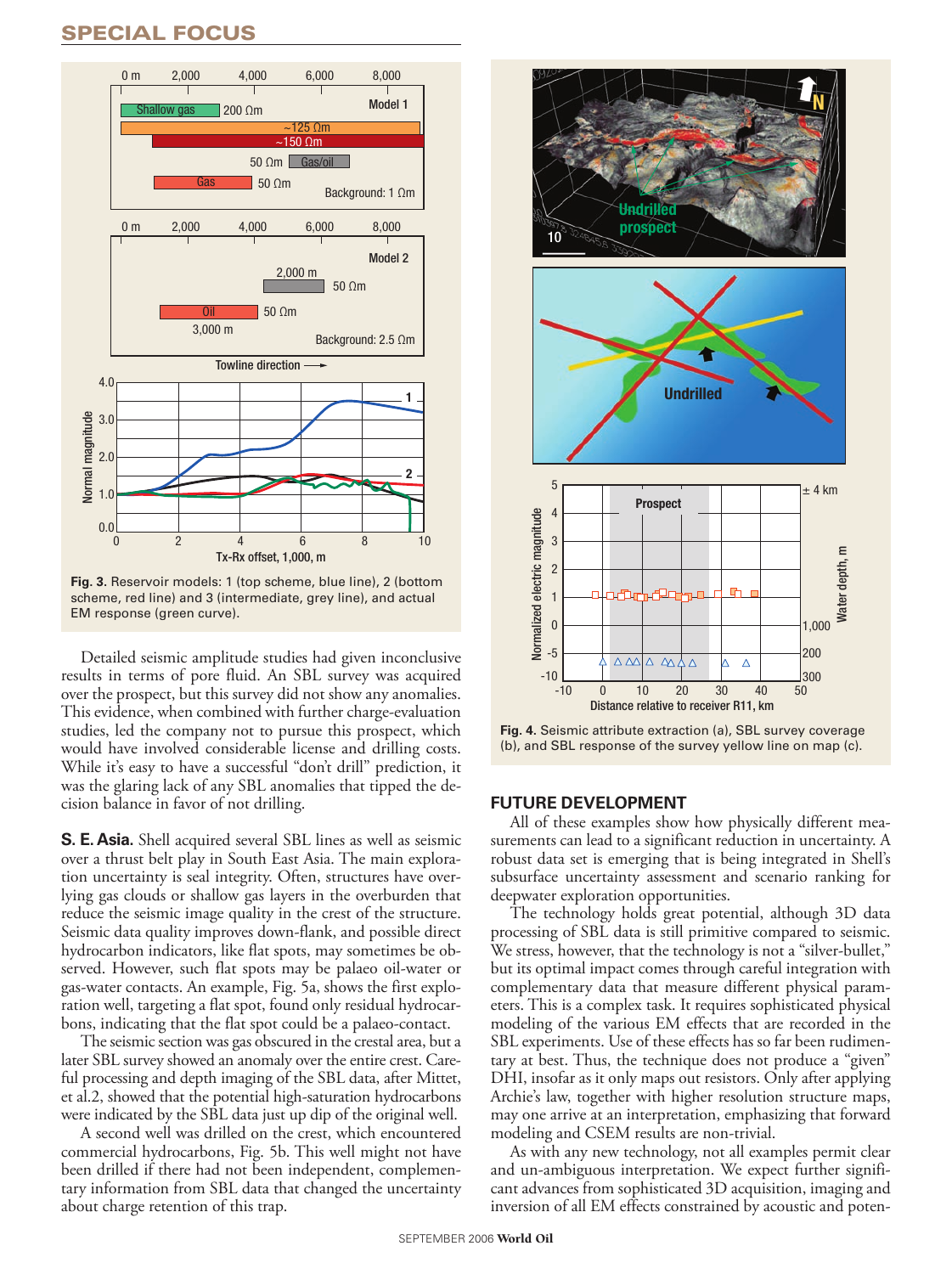# SPECIAL FOCuS



**Fig. 5.** Original well, drilled into a thrust play structure targeting a seismic flat spot, found only residual hydrocarbons (a). Visualization of the resistive body (bright yellow) overlain on seismic data led to the drilling a second well up dip, found fully saturated hydrocarbons.

tial field data. Planned developments are underway to enable SBL to be used in water shallower than 200 m, and to extend the depth limit beyond 2,500–3,000 m below the seabed. Other research is directed at extracting more complex information more accurately from the data to predict the depths and configurations of potential reservoirs.

Shell and emgs have embarked on a joint research and development initiative to develop such techniques. Apart from scientific and technical improvements, the acceptance of re-

motely applied EM technologies in the geoscience community in our industry also requires good data acquisition and processing format standards, similar to the familiar SEGY seismic standards. WO

#### **ACKNOWI FDGEMENT**

We thank the many staff in Shell, as well as emgs, who helped put together the data examples. We also thank our partners Petrobras, PETRONAS, ConocoPhillips and Dajo Oil for permission to use the examples shown.

#### **LITERATURE CITED**

<sup>1</sup> Eidesmo, T., Ellingsrud, S., MacGregor, L. M., Constable, S., Sinha, M. C., Johansen, S., Kong, F. N. and H. Westerdahl, "Seabed logging (SBL), a new method for remote and direct identification of hydrocarbon-

- filled layers in deep water areas," *First Break,* Vol. 20, pp. 144-152, 2002.<br><sup>2</sup> Mittet R., Maaø F., Aakervik, O. M. and S. Ellingsrud, "A two step approach to depth migration of low<br>- frequency electromagnetic data,"

#### THE AuTHORS



**Dirk Smit** has been with Shell since 1992. He earned an undergraduate degree in 1985 in theoretical physics and mathematics from the Univ. of Amsterdam, and a PhD in 1989 from the Inst. for Theoretical Physics, Univ. of Utrecht. Work experience includes the Theoretical Physics Dept. at the Univ. of California - Berkeley until end 1991, then on to Shell, where he started in EP Research. Together with co-workers, he introduced modern mathematical physics methods to establish imaging conditions

for Kirchhoff seismic imaging in the presence of acoustic caustics, for which he received Shell's Gold Award for Best R&D (1994). After assignments in the UK, he was Head of Geophysics for Shell Expro and responsible for Shell's 4D reservoir monitoring program in the North Sea. He is now Vice President of Exploration Research and Innovation in Shell International and Exploration and Production. He won the Ludwig Mintrop Award (EAGE, 2001), is a member of SEG and EAGE and holds a visiting Professorship in Geophysics at the School of Earth Sciences at Leeds Univ. in the UK and is Visiting Scientist at MIT in the Department of Earth, Atmospheric and Planetary Sciences. Mr. Smit is also a member of the Solid Earth Panel of the US National Research Council, which is part of the US National Academy of Sciences.

**Paul Wood** received a BSc honors degree in geophysics from the University of Liverpool, UK, in 1973. He joined Shell in August 1973 as a trainee seismologist. This was followed by an assignment in Borneo (Sarawak and Brunei) working on seismic data acquisition and interpretation. Subsequent assignments were in London UK in seismic processing, Tanzania, The Hague, Netherlands, Shell Nigeria as Divisional Chief Geophysicist, Oman, a return to Brunei as Chief Geophysicist, and then head of



Shell EP Technology External Representation Team in Rijswijk, Netherlands. He is now global Exploration Communications Coordinator, also in Rijswijk.

Article copyright © 2006 by Gulf Publishing Company. All rights reserved. Printed in U.S.A. Not to be distributed in electronic or printed form, or posted on a website, without express written permission of copyright holder.

**emgs HQ** Stiklestadveien 1 N-7041 Trondheim Norway Tel: +47 73 56 88 10 E-mail: emgs@emgs.com **emgs Americas** 16000 Barkers Point Lane, Suite 145 Houston, TX 77079 USA Tel: +1 281 920 5601

**emgs Asia Pacific Sdn Bhd** Unit E-12-4, 12th Floor, East Wing Wisma Rohas Perkasa, No. 8 Jalan Perak Kuala Lumpur Malaysia Tel: +60 3 2166 0613

**findinghydrocarbons@emgs.com**